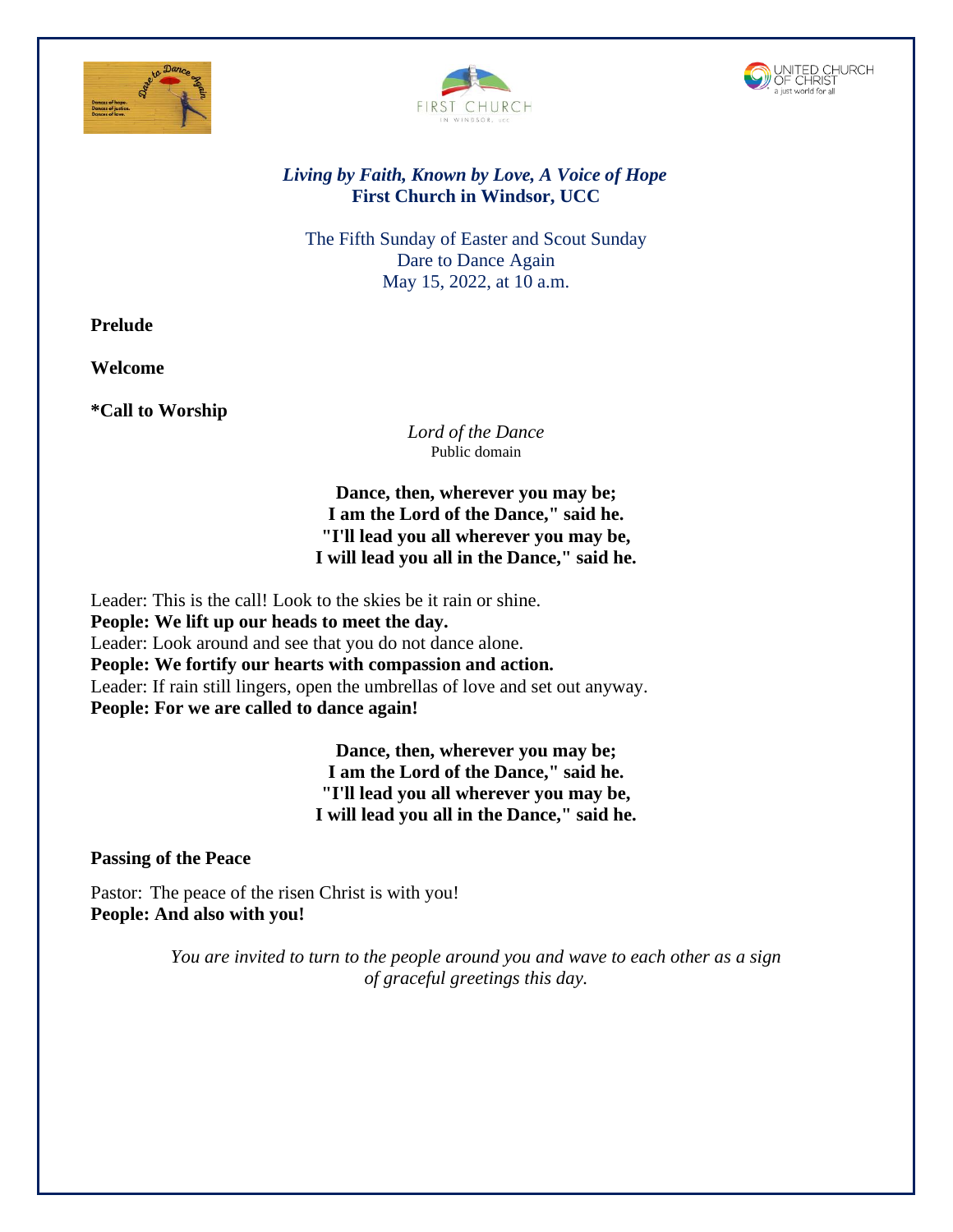#### **\*Hymn**

*God of Grace and God of Glory* Words by Harry Emerson Fosdick Music by John Hughes Public domain

**God of grace and God of glory, on your people pour your power. Crown your ancient church's story; bring its bud to glorious flower. Grant us wisdom, grant us courage, for the facing of this hour, for the facing of this hour.**

**Set our feet on lofty places; gird our lives that they may be armored with all Christ-like graces, in the fight to set us free. Grant us wisdom, grant us courage, in the quest for liberty, in the quest for liberty.**

**Save us from weak resignation to the evils we deplore; let the search for your salvation be our glory evermore. Grant us wisdom, grant us courage, serving you whom we adore, serving you whom we adore.**

**Prayer of Invocation (Chief Yellow Lark, Blackfoot Nation)**

**Oh, Great Spirit, whose voice I hear in the winds and whose breath gives life to all the world, hear me. I come before you, one of your many children. I am weak and small. I need your strength and wisdom. Let me walk in beauty and make my eyes ever behold the red and purple sunset; my ears sharp so I may hear your voice. Make me wise, so I may learn the things you have taught my people, the lessons you have hidden under every rock and leaf. I seek strength, not to be superior to my brothers and sisters, but to be able to fight my greatest enemy--myself. Make me ever ready to come to you with clean hands and straight eyes, so whenever life fades, like the fading sunset, my spirit will come to you without shame. Amen.**

**\*Prayer of our Savior**

**Our Father who art in heaven, hallowed be thy name. Thy kingdom come, Thy will be done on Earth as it is in Heaven. Give us this day our daily bread, and forgive us our sins, as we forgive those who sin against us. Lead us not into temptation but deliver us from evil. For thine is the kingdom, the power, and the glory, forever. Amen**

**Anthem**

*Sing Alleluia!* By David and Jean Perry C 1985 Harold Flammer Music. All rights reserved. Reprinted under OneLicense.net A-725621

**Children's Moment**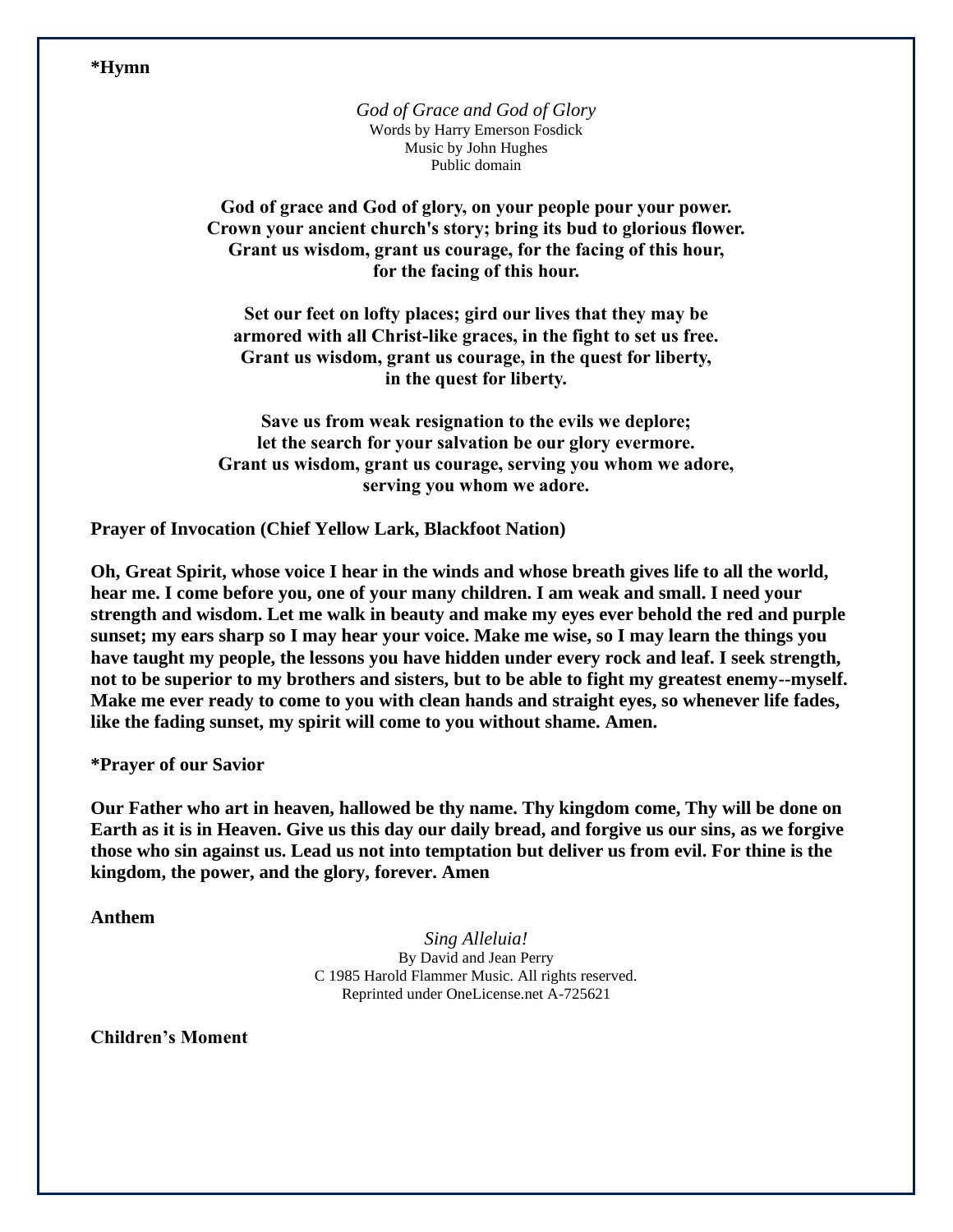## **Scripture**

## **2 Timothy 1:6-9**

Therefore, I remind you to stir up the gift of God which is in you through the laying on of my hands. For God has not given us a spirit of fear, but a spirit of power, a spirit of love and a sound mind. Therefore, do not be ashamed of the testimony of our Lord, nor of me His prisoner, but share with me in the sufferings for the gospel according to the power of God, who has saved us and called us with a holy calling, not according to our works, but according to His own purpose and grace which was given to us in Christ Jesus before time began.

"Scouting for Positivity"

**Sermon** Lee Hoffman

**\*Hymn** 

*What the Lord Has Done in Me* Words and music by Reuben Morgan C 1998 Reuben Morgan/Hillsong Publishing Used by permission. CCLI License #11115938

**Let the weak say, "I am strong." Let the poor say, "I am rich." Let the blind say, "I can see. It's what the Lord has done in me." Hosanna, hosanna to the lamb that was slain. Hosanna, hosanna, Jesus died and rose again.**

**Into the river I will wade. There my sins are washed away by the heaven's mercy stream of the Savior's love for me. Hosanna, hosanna to the lamb that was slain. Hosanna, hosanna, Jesus died and rose again.**

**I will rise from waters deep into the saving arms of God. I will sing salvation songs. Jesus Christ has set me free. Hosanna, hosanna to the lamb that was slain. Hosanna, hosanna, Jesus died and rose again.**

**Pastoral Prayer and Prayers of the People** 

**Prayer Response** 

*Glory, Glory Hallelujah* African-American spiritual Public domain

**Glory, glory hallelujah, since I laid my burdens down. Glory, glory, hallelujah, since I laid my burdens down. I am dancing Miriam's dance now, since I laid my burdens down. I am dancing Miriam's dance now, since I laid my burdens down.**

### **Announcements**

Offering Plates are on the tables back of the church. If you wish, you may give online [here.](https://www.eservicepayments.com/cgi-bin/Vanco_ver3.vps?appver3=tYgT1GfNxRUldiimjHMvOd2KF4BvMKR-ja0anVeTG_VskSODEa-Up5lt373GHnco2evTpo0mld6BrVzd2nG0px7lViKGoqF0eMUCzPrgDSw=&ver=3)